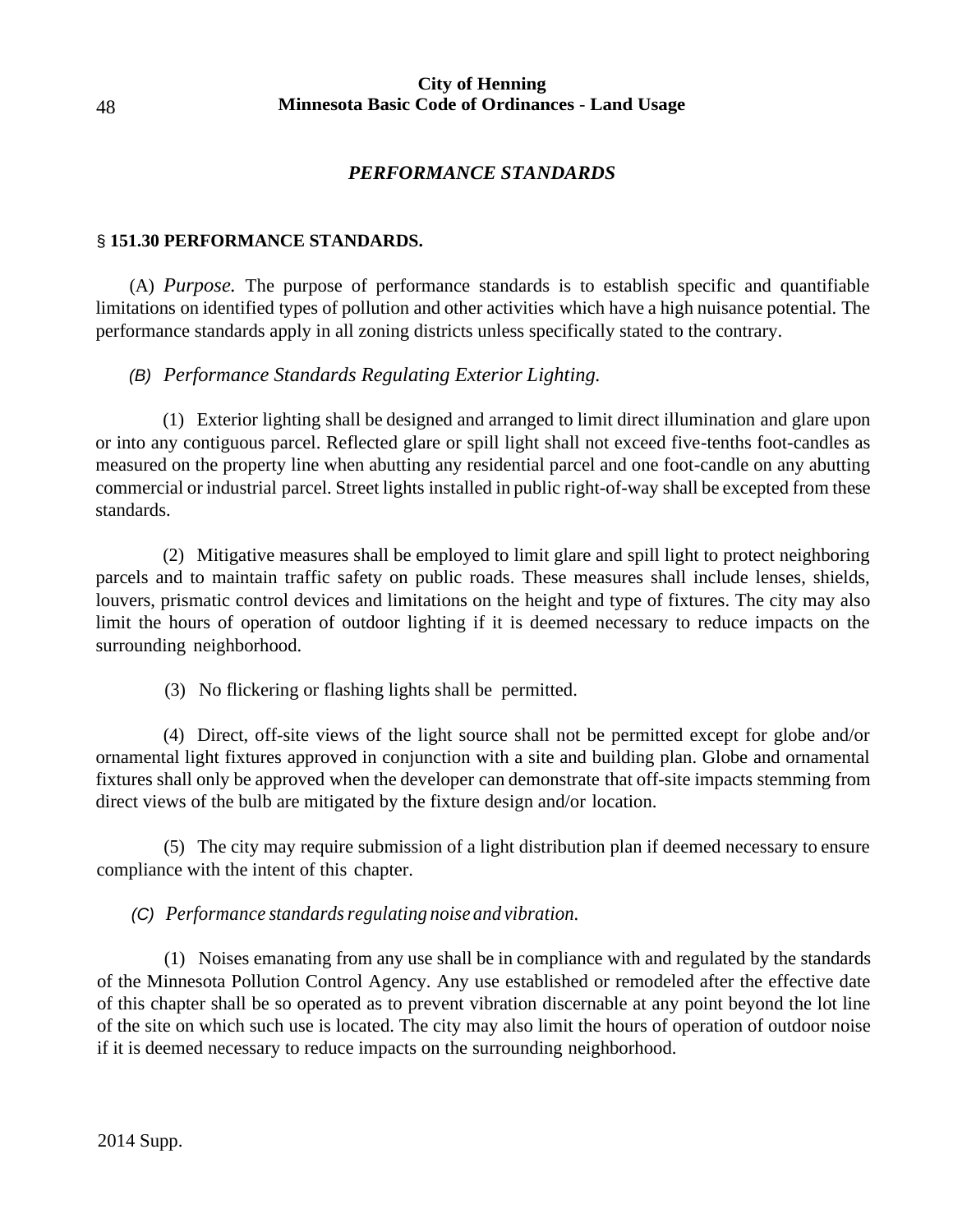# **City of Henning Minnesota Basic Code of Ordinances** - **Land Usage** 49

(2) Ground vibration and noise caused by motor vehicles, trains, aircraft operations or temporary construction or demolition shall be exempt from these regulations. However, if deemed appropriate, the city may establish limits on the hours of operation of temporary construction or demolition operation to limit off-site impacts.

(D) *Performance standards regulating smoke and particulate matter.* No use shall produce or emit smoke, dust or particulate matter exceeding applicable regulations established by the Minnesota Pollution Control Agency.

(E) *Performance standards regulating odor.* No use shall produce unreasonable or disturbing odors beyond the property line exceeding applicable regulations established by the Minnesota Pollution Control Agency.

(F) *Performance standards regulating toxic or noxious matter.* No use or operation shall emit a concentration of toxic or noxious matter across the property line which exceeds applicable regulations of the Minnesota Pollution Control Agency.

(G) *Performance Standards Regulating Radiation.* No operation shall be conducted which exceeds the standards established by applicable regulations of the Minnesota Department of Health.

(H) *Performance standards regulating heat and humidity.* No use shall produce any unreasonable, disturbing or unnecessary emissions of heat or humidity beyond the property line which cause material distress, discomfort or injury to persons of ordinary sensitivity.

(I) *Performance standards regulating electromagnetic interference.* No use shall produce electromagnetic interference with normal radio or television reception in any residential district, or exceed applicable standards established by any applicable federal or state regulations.

(J) *Performance standards regulating liquid or solid waste.* All uses shall be subject to applicable regulations of the city governing discharge into a public storm or sanitary sewer, waterway or stream.

# § **151.31 LANDSCAPING REQUIREMENTS.**

(A) All open areas of a lot which are not used or improved for required parking areas, drives or storage shall be landscaped with a combination of overstory trees, understory trees, shrubs, flowers and ground cover materials.